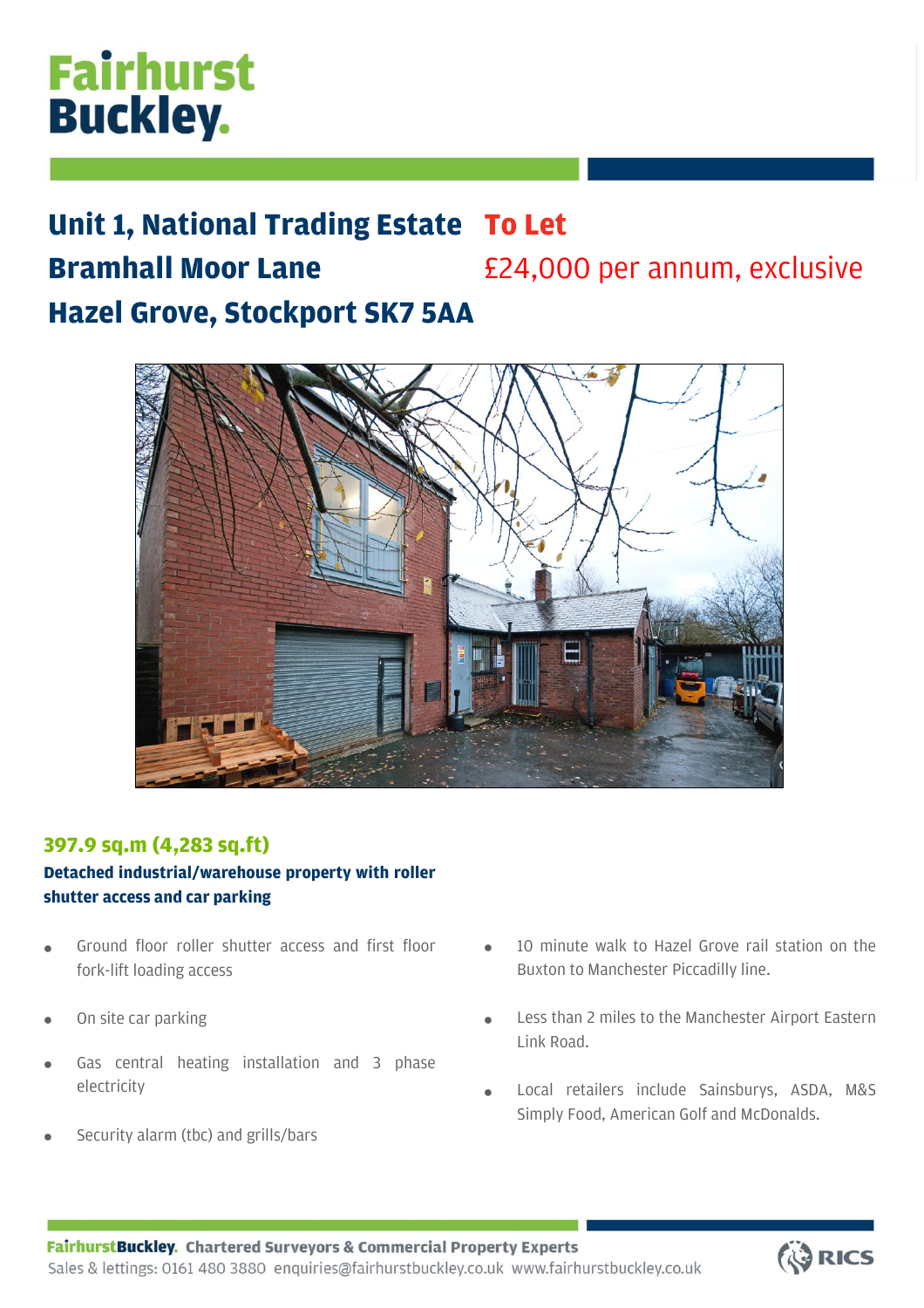#### **Location**

National Trading Estate is located on Bramhall Moor Lane, just off the A6 at the Sainsburys junction. Other retailers in Hazel Grove include Sainsbury's, ASDA, ALDI, M&S Simply Food, American Golf, McDonalds and KFC, amongst many other local retailers. Hazel Grove is well served by transport links, with the Buxton to Manchester Piccadilly train line being a 10 minute walk from National Trading Estate, the Manchester Airport Eastern Link Road being less than 2 miles away and the popular 192 bus service being only a short walk away. Stockport town centre and the M60 motorway are within 20 minutes' drive. (SatNav: SK7 5AA)

### **Description**

A detached, two storey and part single storey industrial/warehouse unit of brickwork construction with a part pitched slated roof and a part flat roof with a fiberglass roof covering.

#### **Ground Floor**

254.5 sq.m (2,739 sq.ft) gross internal area, including entrance lobby, toilet area with WC, wash room, office, toilet area with WC, canteen, industrial/warehouse area 1 with access via a roller shutter loading door providing an opening of 2.94m (9'8") industrial/warehouse area 2 and industrial/warehouse area 3 with double loading doors providing an opening of 2.2m (7'4").

#### **First Floor**

143.4 sq.m (1,544 sq.ft) gross internal area, including Lshaped industrial area 4 with double timber doors providing fork-lift loading access and separate eaves storage area.

#### **Externally**

There is a shared enclosed yard area containing a porta-cabin potentially providing a further 26.8 sq.m (289 sq.ft) gross internal area, with power (to be confirmed). In addition there is a small steel storage container.

#### **Car Parking**

3 parking spaces (to be confirmed).

#### **Services**

Available services include, gas, 3 phase electricity, water and drainage. The property benefits from a gas central heating installation with radiators to the main areas. (The tenant is responsible for water charges, payable to the Estate Management company (details to be confirmed)).

#### **Energy Performance**

Energy Performance Asset Rating (tba). EPC available on request.

#### **Rateable Assessment**

Rateable Value: £16,000.

Business Rates Payable 2021/22: £7,984.

(The information should be verified and may be subject to transitional adjustments/supplements/relief).

#### **Lease Terms**

A full repairing and insuring lease, for a term to be agreed, subject to rent reviews at 3 yearly intervals. (The lease will be formed outside the protection of the Landlord & Tenant Act 1954 - to be confirmed). The portacabin, steel storage container and, one of the car parking spaces are to be taken on separate agreements (details to be confirmed).

#### **Rent**

£24,000 per annum, exclusive. (The Landlord may require a Rent Deposit).

#### **Legal Costs**

The incoming tenant will be responsible for the Landlord's reasonable legal costs incurred in the transaction.

#### **Service Charge**

The tenant is responsible for a proportional contribution towards the cost of the repair and maintenance of common parts of the estate (details to be confirmed), plus buildings insurance.

#### **Viewings/Further Information**

Fairhurst Buckley Sales & Lettings 0161 480 3880 7 Acorn Business Park, Heaton Lane, Stockport, SK4 1AS Email[: enquiries@fairhurstbuckley.co.uk](mailto:enquiries@fairhurstbuckley.co.uk) [www.fairhurstbuckley.co.uk](http://www.fairhurstbuckley.co.uk/)

#### **Possession**

Available from March 2022 (tbc) following completion of legal formalities, subject to agreement on specific dates between the parties.

#### **Important Note**

All prices and rents quoted within these particulars are exclusive of, but may be subject to, VAT.

**Note:** Fairhurst Buckley for themselves and for the vendors or lessors of this property whose agents they are, give notice that: (1) the particulars are set out for the guidance only of intending purchasers or tenants, and do not constitute part of any offer or contract. (2) all details are given in good faith and are believed to be materially correct but any intending purchasers or tenants should not rely on them as statements of fact and must satisfy themselves as to the accuracy of each of them. (3) no person in the employ of Fairhurst Buckley has any authority to make representations or give any warranties in relation to this property.